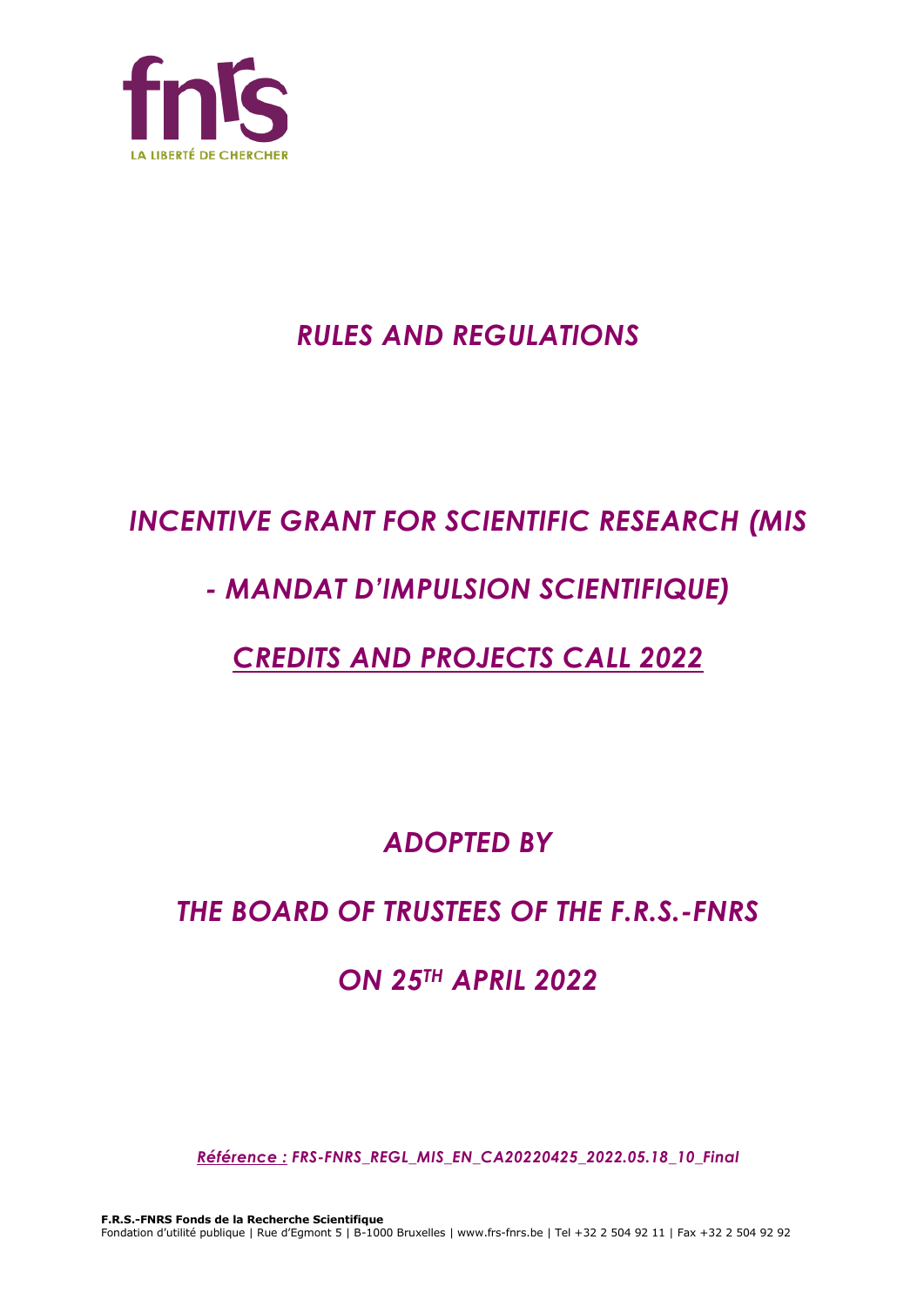# **TABLE OF CONTENTS**

| <u>II- A.:</u>  |  |  |  |
|-----------------|--|--|--|
| $II - B$ .:     |  |  |  |
| $II-C.$         |  |  |  |
|                 |  |  |  |
| <u>III- A.:</u> |  |  |  |
| $III - B$ .:    |  |  |  |
|                 |  |  |  |
|                 |  |  |  |
|                 |  |  |  |
|                 |  |  |  |
|                 |  |  |  |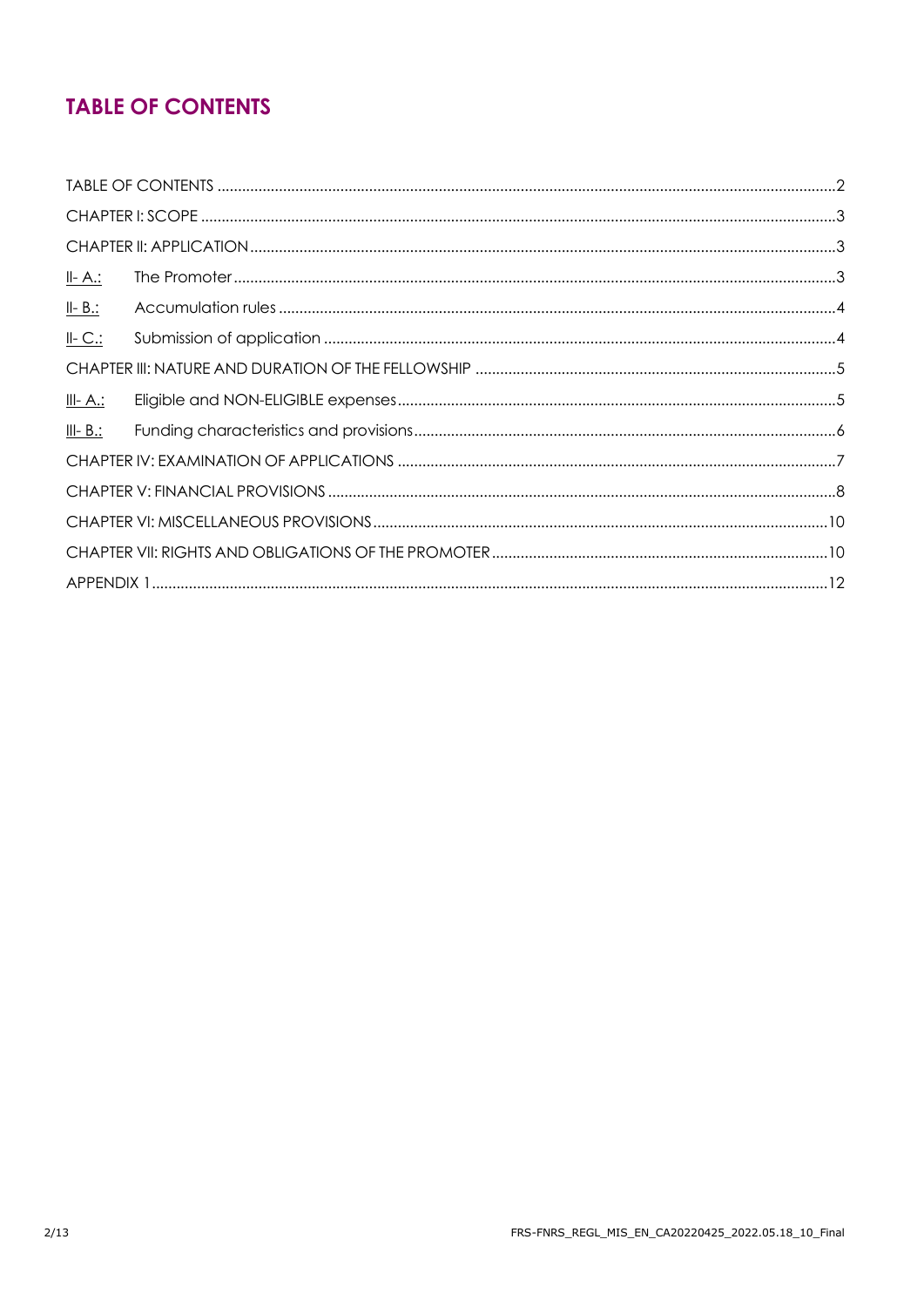# **CHAPTER I: SCOPE**

## Article 1

The rules and regulations hereinafter are only applicable to the Incentive Grant for Scientific Research (MIS – Mandat d'Impulsion Scientifique) instrument enabling the funding of research programmes within the framework of the Credits and Projects Call of the Fund for Scientific Research - FNRS1 (F.R.S.-FNRS).

| Instrument | <b>Duration</b> | <b>Characteristics</b>                            | Co-promoter<br>participation |
|------------|-----------------|---------------------------------------------------|------------------------------|
| <b>MIS</b> | 3 years         | The MIS is intended for an individual researcher. | Νo                           |

#### Article 2

The goal of the funding granted within the framework of the MIS consists in supporting young permanent researchers who seek to develop a scientific unit focusing on a future-oriented area within their university.

The research programme should be characterised by its originality and its innovativeness as well as by its scientific autonomy from the works of the laboratory where the applicant is involved. This programme should eventually enable the researcher to acquire their independence in a "flagship" laboratory.

## Article 3

The research programme is meant to be carried out within a university of the French-speaking Community of Belgium listed in **Appendix 1.** 

#### Article 4

The promoter is the person who assumes the scientific responsibility and is in charge of the administrative management of the funded research programme.

# **CHAPTER II: APPLICATION**

## **II- A.: THE PROMOTER**

#### Article 5

The promoter-applicant to a MIS must be:

- $\blacktriangleright$ Either a Research Associate (CQ), a Senior Research Associate (MR) or a Research Director (DR) of the F.R.S.-FNRS who genuinely carries out the fellowship at the latest by 15<sup>th</sup> November of the year when submitting the application,
- Or Senior assistant (Premier assistant), Head of Works (Chef de travaux) or member of the academic personnel in a university of the French-speaking Community of Belgium and must meet the following conditions altogether:

<sup>1</sup> *The Fund for Scientific Research - FNRS shall be understood as the F.R.S.-FNRS and its Associated Funds.*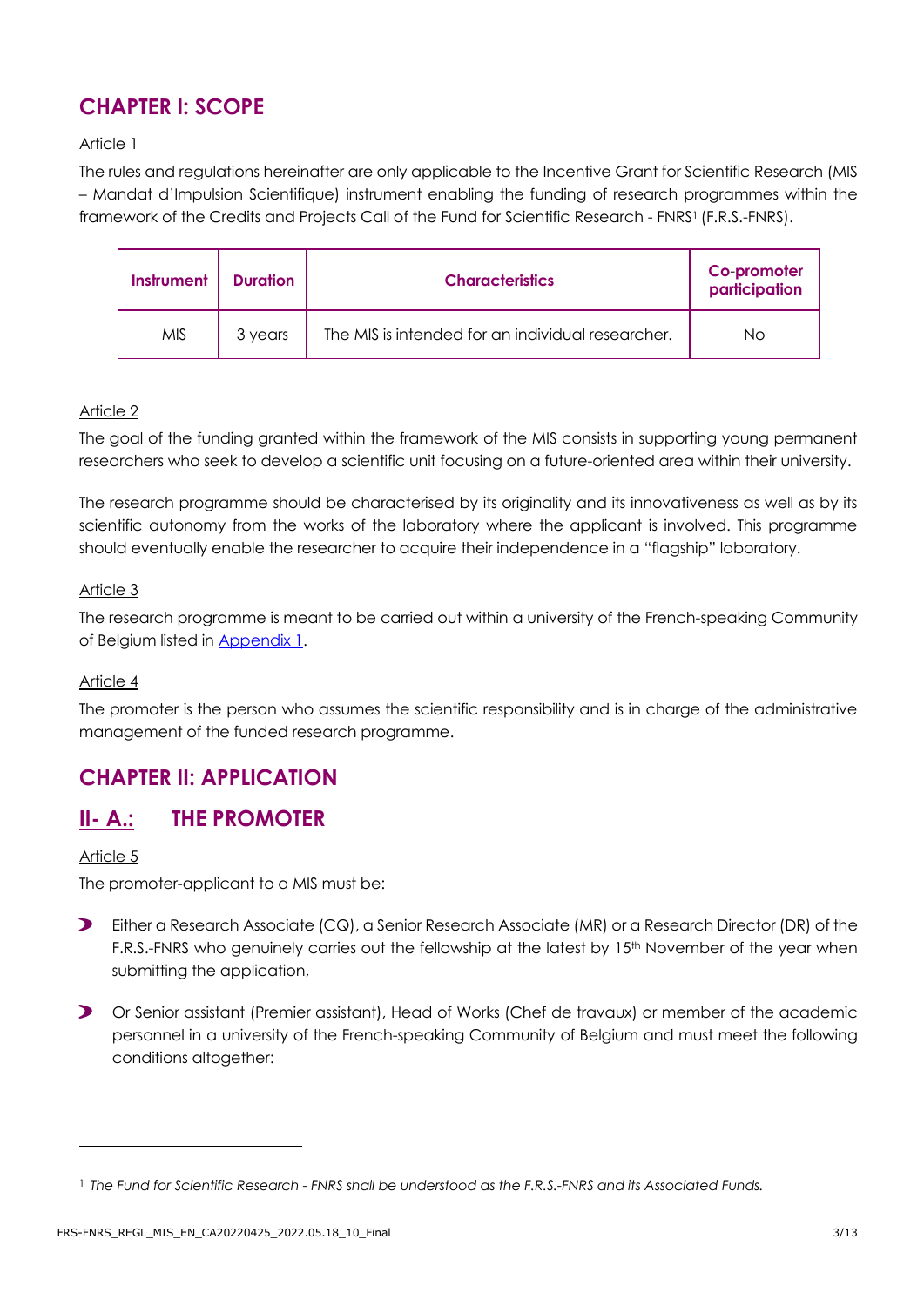- Be permanently appointed on a full-time basis to an academic or scientific position or on probation in that university.
- This appointment must have a final and conclusive assent from the competent body to legitimize this appointment in accordance with the Law or the university regulations at the latest by 15<sup>th</sup> November of the year when submitting the application.
- This academic or scientific position must be effective at the latest by 15<sup>th</sup> November of the year when submitting the application.

## Article 6

The promoter-applicant to a MIS must have obtained a Ph.D. after the defence of a thesis and delivered by a university for maximum 12 years. This period of time shall expire on the validation deadline set for the academic authorities (rectors) to validate applications, at the latest.

The maximum period of time set in paragraph 1 is extended for one additional year per childbirth and/or adoption.

## Article 7

Applicants may not apply for a MIS more than three times.

Researchers who have already benefited from a MIS can no longer apply for this fellowship.

Applicants who have been already granted with an Ulysse Incentive Grant for Mobility in Scientific Research (MISU) may not apply for a MIS application.

# **II- B.: ACCUMULATION RULES**

## Article 8

Any promoter must comply with all the accumulation rules as detailed [here](https://www.frs-fnrs.be/docs/Reglement-et-documents/Regles-cumul.pdf) as well as those regarding the [PDR-Weave](https://www.frs-fnrs.be/docs/Reglement-et-documents/FRS-FNRS_REGL_PDR-Weave_FR.pdf) instrument.

# **II- C.: SUBMISSION OF APPLICATION**

## Article 9

The Credits and Projects Call is opened once a year and is published on the F.R.S.-FNRS website.

The application can be submitted in French or in English. It must only be submitted on [e-space,](https://e-space.frs-fnrs.be/) the online platform dedicated to the calls for proposals.

It is recommended to applicants who wish to have their application file assessed by [Scientific Commissions](https://www.frs-fnrs.be/docs/Reglement-et-documents/FRS-FNRS_Champs_descripteurs.pdf) dedicated to SEN (Exact and Natural Sciences) and SVS (Health and Life Sciences) fields, as well as the Scientific Commission SHS-2, to submit their application in English2.

All MIS applications are submitted to a procedure including two successive electronic validations on the dates that will be indicated when the call is published.

a. The validation by the promoter: It accounts as a confirmation that the application file is complete.

<sup>2</sup> *Should the application file be submitted in French, the F.R.S.-FNRS may require the applicant to provide a translation in English for the purpose of conductin[g the ex-ante evaluation.](https://www.frs-fnrs.be/en/docs/Reglement-et-documents/FRS-FNRS_Guide_Evaluation_EN.pdf)*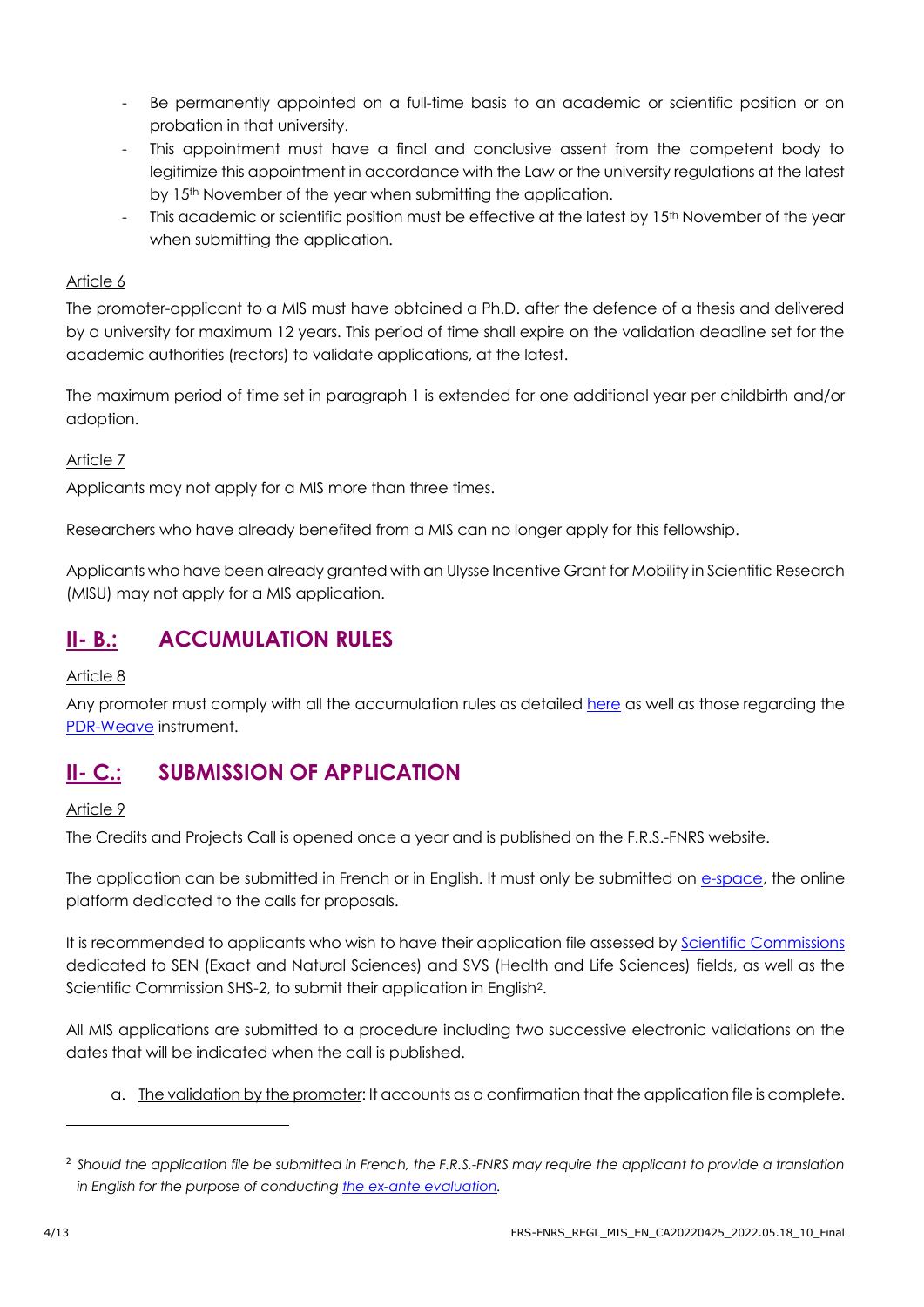b. The validation by the research administration (or Board of Education) of the university of the French-speaking Community of Belgium, the Authority to which the application file is transferred following the validation by the promoter. This Authority may accept or refuse the application. The validation deadline set for the rectors puts a final end to the call for applications.

Applications that have not been validated within the time-frame of the call cannot be taken into account.

The validation dates are available in the mini-guide.

#### Article 10

For all new MIS application:

- **a** letter of support from the Rector of the host university must be communicated to the F.R.S.-FNRS by the time of the validation deadline set for the academic authorities (rectors) at the latest;
- in their electronic form, applicants must provide the contact details of 3 recognised foreign experts<sup>3</sup> who have no recent collaboration with the applicant and who will be contacted by the F.R.S.-FNRS to provide a recommendation (reference letter).

# **CHAPTER III: NATURE AND DURATION OF THE FELLOWSHIP**

# **III- A.: ELIGIBLE AND NON-ELIGIBLE EXPENSES**

#### Article 11

As part of the MIS the allocated fund can cover 3 types of expenses:

- Personnel
- Operating
- Equipment

## Article 12

Some expenses are capped:

- MRI ≤ 3 Tesla at € 350/hour
- MRI > 3 Tesla at  $\epsilon$  500/hour
- MEG at € 300/hour

#### Article 13

The following operating costs are not authorised:

- Payment and reimbursement of rents
- Payment of the heating, light and telephone
- Costs for facilities maintenance and building costs
- Costs for equipment maintenance and repairing
- Costs for furniture
- Office supply costs (except for justified computer or computer equipment costs)

<sup>3</sup> *Applicants shall contact the reference persons prior to mentioning their contact details in the application form if they want to make sure that they are willing to provide a reference letter as part of their application.*

*After submission of the application file, the F.R.S.-FNRS will contact the reference persons referred in the application*  form and a reminder will be sent to each of them in due course. No information will be communicated to the *applicant on the receipt of the letters to ensure confidentiality.*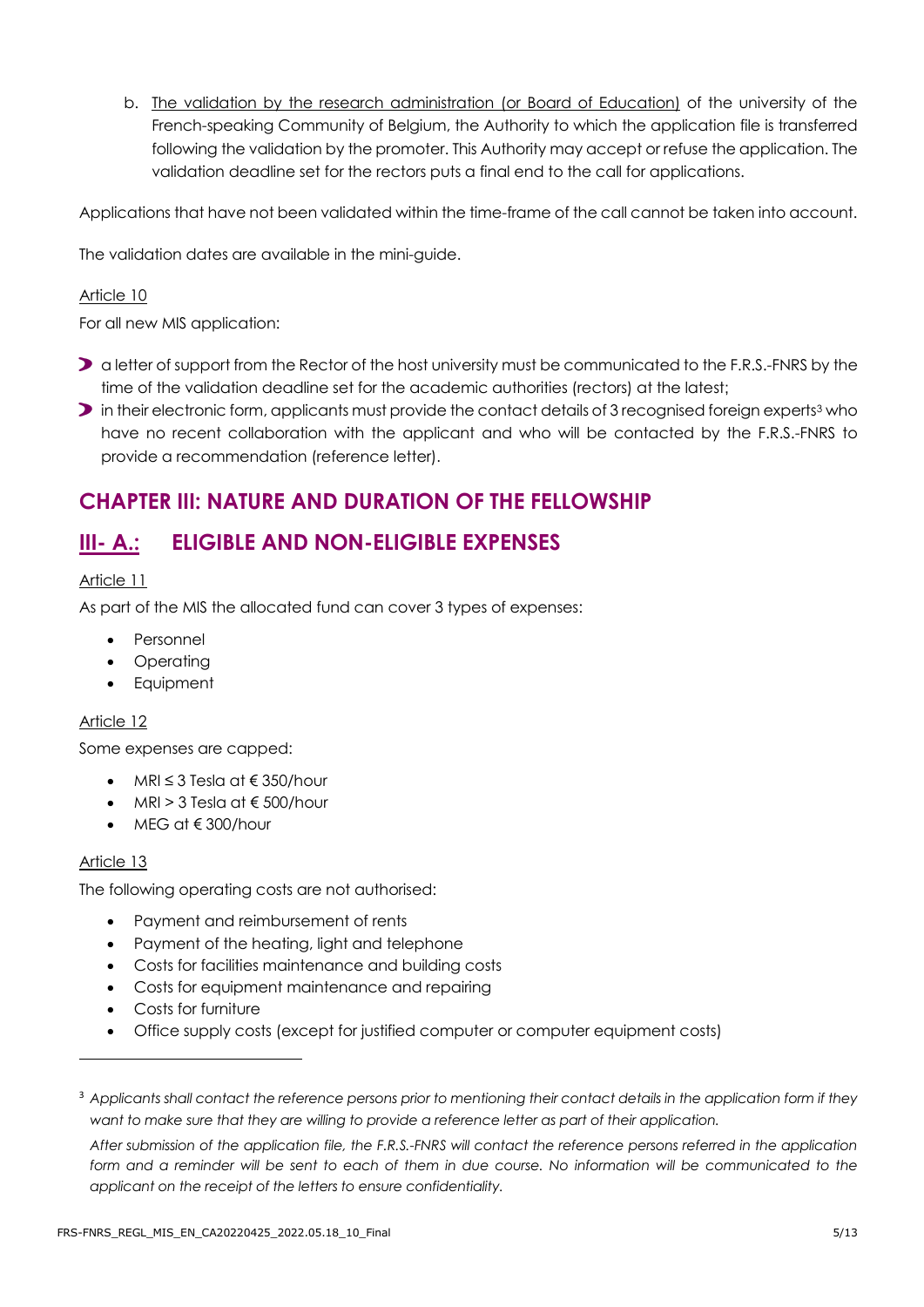- Restaurant costs and expenses for foodstuffs (coffee, sugar, softs…) not related to missions or shift trips
- Visa fees for residence permits
- Insurance for appliance(s) or vehicle(s) belonging to the institution
- Thesis related expenses (printout, jury's invitation)

# **III- B.: FUNDING CHARACTERISTICS AND PROVISIONS**

## Article 14

The MIS is applicable for 3 years.

The MIS starting date is set for the 1st January following the allocation decision date and the ending date for the 31st December.

The promoter who, when starting their MIS and because of scientific activities abroad, is 100% on unpaid leave for a maximum of 2 years may request the approval of the F.R.S.-FNRS to freeze their MIS and start it at the end of their unpaid leave.

## Article 15

A MIS application enables to apply for funding of maximum € 150,000-, **on an annual average**.

If the research project includes the training of a doctoral student, the promoter-applicant of a MIS may request Doctoral Researcher personnel for a maximum duration of 4 years, at a steady budget, in order to enable them to finish their thesis.

The grants obtained by the promoter of a MIS are personal and shall not be transferable.

## Article 16

Categories of personnel<sup>4</sup> are detailed in the table hereafter.

| <b>Categories</b>                         | <b>Activity</b> |           |
|-------------------------------------------|-----------------|-----------|
|                                           | Part time       | Full time |
| Doctoral Researcher – Grant               | n/a             | x         |
| Postdoctoral Researcher <sup>5</sup>      | X               | x         |
| Non-doctoral Researcher - Salary (capped) | X               | x         |
| Technician – Salary (capped)              | х               |           |

 $n/a$  = not applicable

#### *Amounts cannot be changed after submitting the application.*

*Non-doctoral Researcher and Technician categories are subject to an annual limit, calculated in proportion to the number of days worked. Limitations in force for the first year of funding are detailed in the Credits and Projects Call mini-guide.*

<sup>4</sup> *For all personnel, the promoter shall contact the relevant department of their host university to determine their status and obtain an estimate of the total personnel costs involved based on the scientific seniority.*

<sup>5</sup> *The promoter shall contact the relevant department of their host university in order to determine the Postdoctoral Researcher's status (Mobility situation, grant, employee…) and the work time.*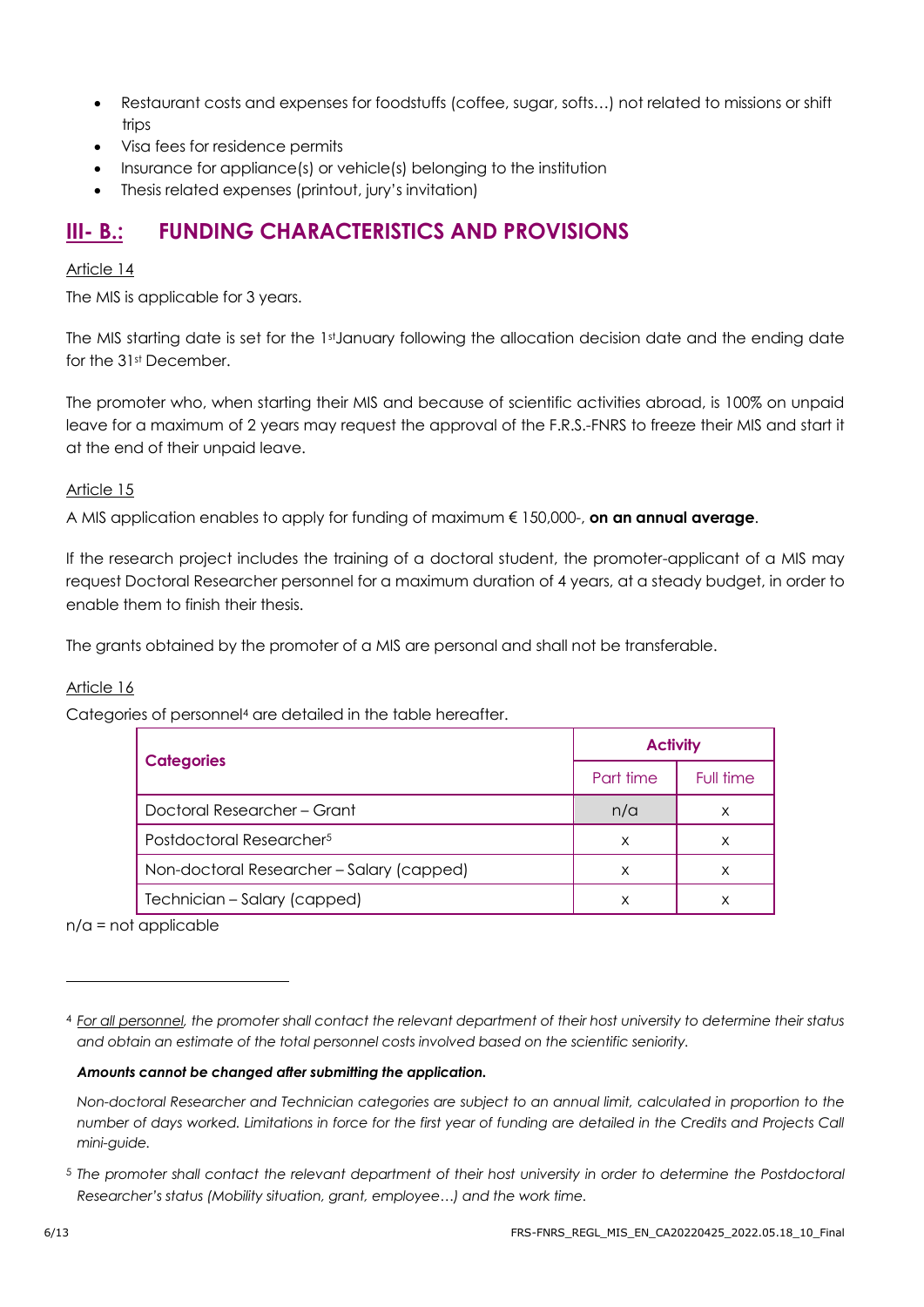The promoter of a MIS is allowed to recruit personnel **for a minimum of one month** and the duration may not exceed the maximal duration of the funding agreement, except when the personnel of the Doctoral Researcher category is concerned.

The identity of the personnel is not required when submitting a MIS application. However, the category of the personnel must be specified.

## Article 17

On the date of the hiring by the host university, Doctoral Researchers must have obtained one of the following degrees:

- 1° a master degree for a value of at least 120 credits awarded by a Higher Education Institution within the French-speaking Community of Belgium;
- 2° a master degree for a value of at least 120 credits awarded by a Higher Education Institution within the Dutch-speaking Community, German-speaking Community or from the Royal Military Academy;
- 3° another degree as referred to in Article 115 of the French-speaking Community of Belgium Decree of 7<sup>th</sup> November 2013 that defines the landscape of Higher Education and the academic studies organisation.

## Article 18

On the date of the hiring by the host university, Postdoctoral Researchers must have obtained a doctoral academic degree after the defence of a thesis.

## Article 19

Holders of a Master's degree (or equivalent) or a Ph.D. are not eligible under the Technician category.

Holders of a Master's degree (or equivalent) are eligible for Non-doctoral Researcher category. The Nondoctoral Researcher cannot, under any circumstances, start any personal research work leading to a Ph.D. during the working hours devoted to this function.

## Article 20

No compensation can be granted to the promoter of a MIS.

# **CHAPTER IV: EXAMINATION OF APPLICATIONS**

## Article 21

Criteria that will be taken into account for the evaluation of the MIS applications are the following:

## **CRITERIA**

Quality of the promoter:

> CV and publications

- **D** International recognition
- **>** Main research achievements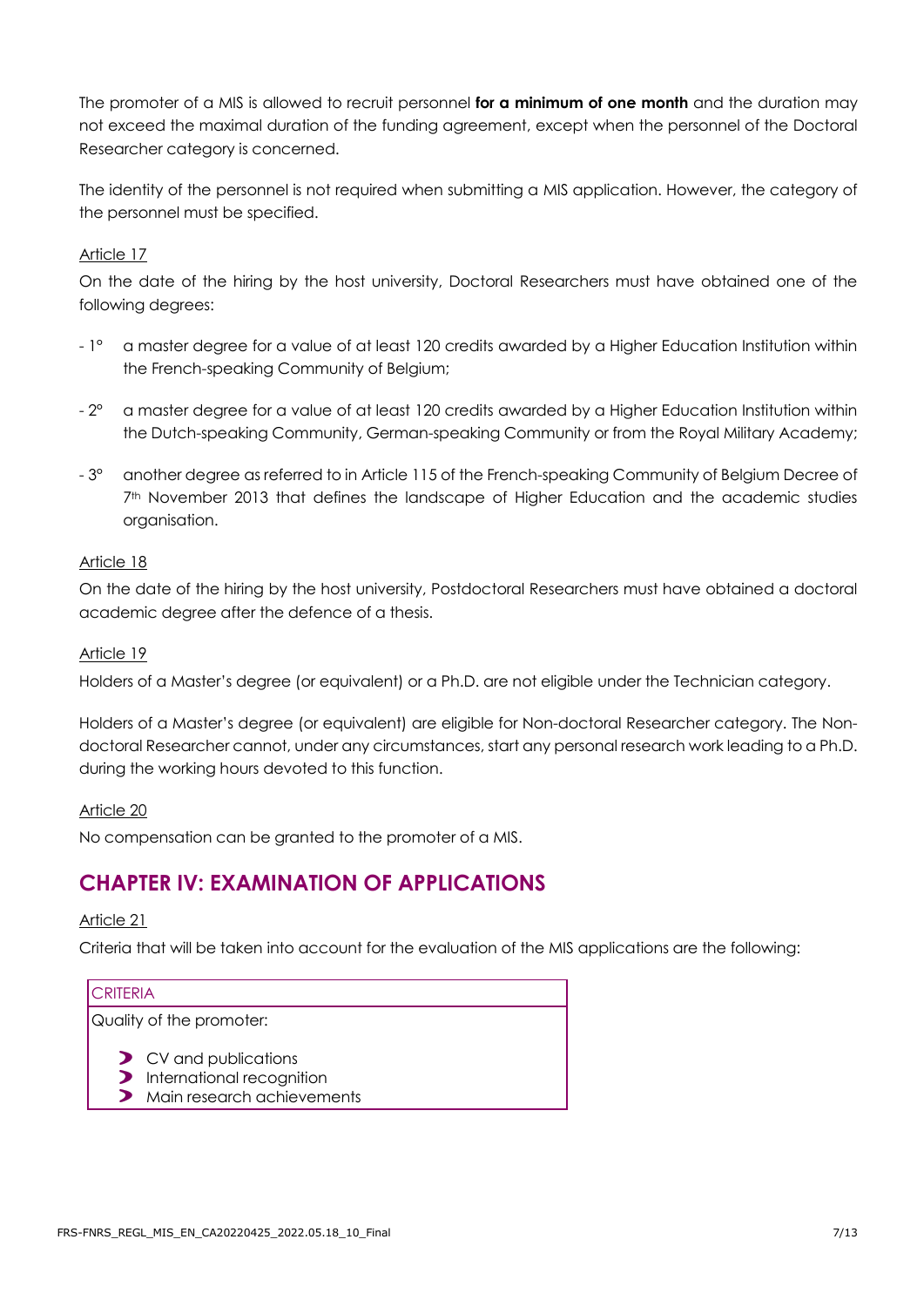## **CRITERIA**

Quality of the research programme:

- **>** Feasibility
- Methodology and relevance
- **Originality**
- > Collaborations

The adequacy of the requested budget with regard to the submitted research programme will also be evaluated. The Scientific Commission may reduce the requested budget up to a maximum of 15%. If the adequacy between the research programme and the requested budget is not justified and appears to require a reduction of more than 15%, the research programme will not be deemed fundable.

## Article 22

In addition to the criteria as referred to in Article 21, the following criteria will also be taken into account as part of the MIS:

- $\blacktriangleright$ originality and novelty of the project,
- $\blacktriangleright$ possibility to launch a new research unit,
- $\blacktriangleright$ scientific autonomy with respect to any existing research laboratory**,**
- $\blacktriangleright$ future-oriented theme (development prospects of the field of study),
- $\blacktriangleright$ 3 recommendations from foreign experts.

## Article 23

The Board of Trustees of the F.R.S.-FNRS allocates funds according to the budget that is available. It decides on the granting or rejection, and where provided for, on the amounts to be granted.

# **CHAPTER V: FINANCIAL PROVISIONS**

## Article 24

Funding granted through the MIS instrument is subject to a research agreement.

This agreement shall bear the signature of the following parties:

- **the promoter** commits to carrying out the funded research;
- **the F.R.S.-FNRS** commits to allocating grants covering the personnel, operating and equipment costs, each year covered by the agreement. No transfer between those 3 expense items may be accepted;
- **the host university.**

The agreement provides for unilateral termination clauses, which must include a period of notice.

## Article 25

Any change made to the planned expenses must receive the prior written approval of the F.R.S.-FNRS.

The budget devoted to the personnel is available only for the duration of the research agreement, which may be extended for maximum 6 months in case of postponement of personnel hiring expected although not effective on the starting date of the agreement, and is divided according to the provisions of the agreement.

Concerning the Doctoral Researcher hired for a duration superior to that of the agreement (see article 15 § 2), the budget is available for the same duration as planned for the Doctoral Researcher (maximum 4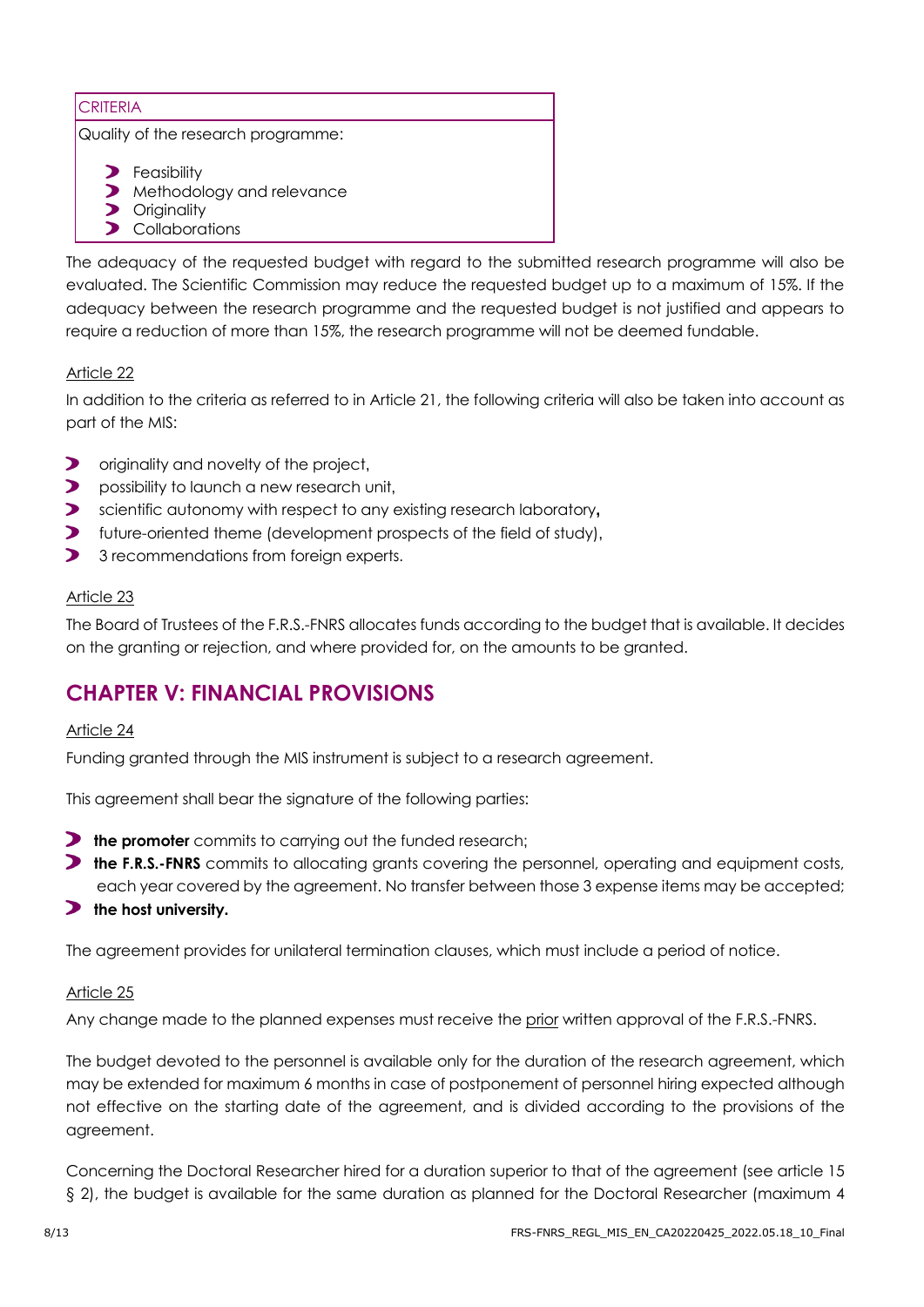years), from the starting date of the MIS, which may be extended for maximum 6 months in case of postponement of hiring expected although not effective on the starting date of the agreement, and is divided according to the provisions of the agreement.

The budget devoted to operating and equipment costs can be used for the duration of the agreement, with an additional 12-month period.

Concerning the Doctoral Researcher hired for a duration superior to that of the agreement (see article 15 § 2), the budget devoted to operating and equipment costs can be used for the duration of the agreement, with an additional 24-month period.

The unspent amount will be recovered by the F.R.S.-FNRS.

#### Article 26

Grants at the disposal of the promoters are managed by the financial department of the host university, to which they are attached.

The financial department of the host university shall send the supporting documents to the F.R.S.-FNRS as soon as possible.

For the personnel costs relevant to a given calendar year, the supporting documents must be sent before the 1st March of the following year.

The supporting documents justifying operating and/or equipment costs must be sent before 1st March directly following the deadline to use the concerned budget.

## Article 27

The promoter has to inform the F.R.S.-FNRS of any personnel hiring.

The replacement of personnel among the Doctoral Researcher category is not authorised during the last 6 months of the personnel employment period.

The personnel hiring which was expected although not effective on the starting date of the agreement may be delayed. However, postponement shall be equivalent to the lost employment duration and not exceed by more than 6 months the end date of the agreement or the employment period of the Doctoral Researcher planned for a duration superior to that of the agreement (see article 15 § 2). The duration of the employment initially allotted may not be exceeded.

#### Article 28

Scientific and technical personnel is to be recruited in accordance with the scales and regulations in force within the host university.

As for Non-doctoral Researcher and technical personnel, the F.R.S.-FNRS contribution is subject to an annual limit assigned from the Fund and is calculated in proportion to the number of days worked.

#### Article 29

The F.R.S.-FNRS shall reimburse personnel costs up to the total amounts indicated in the research agreement, while observing the Personnel categories.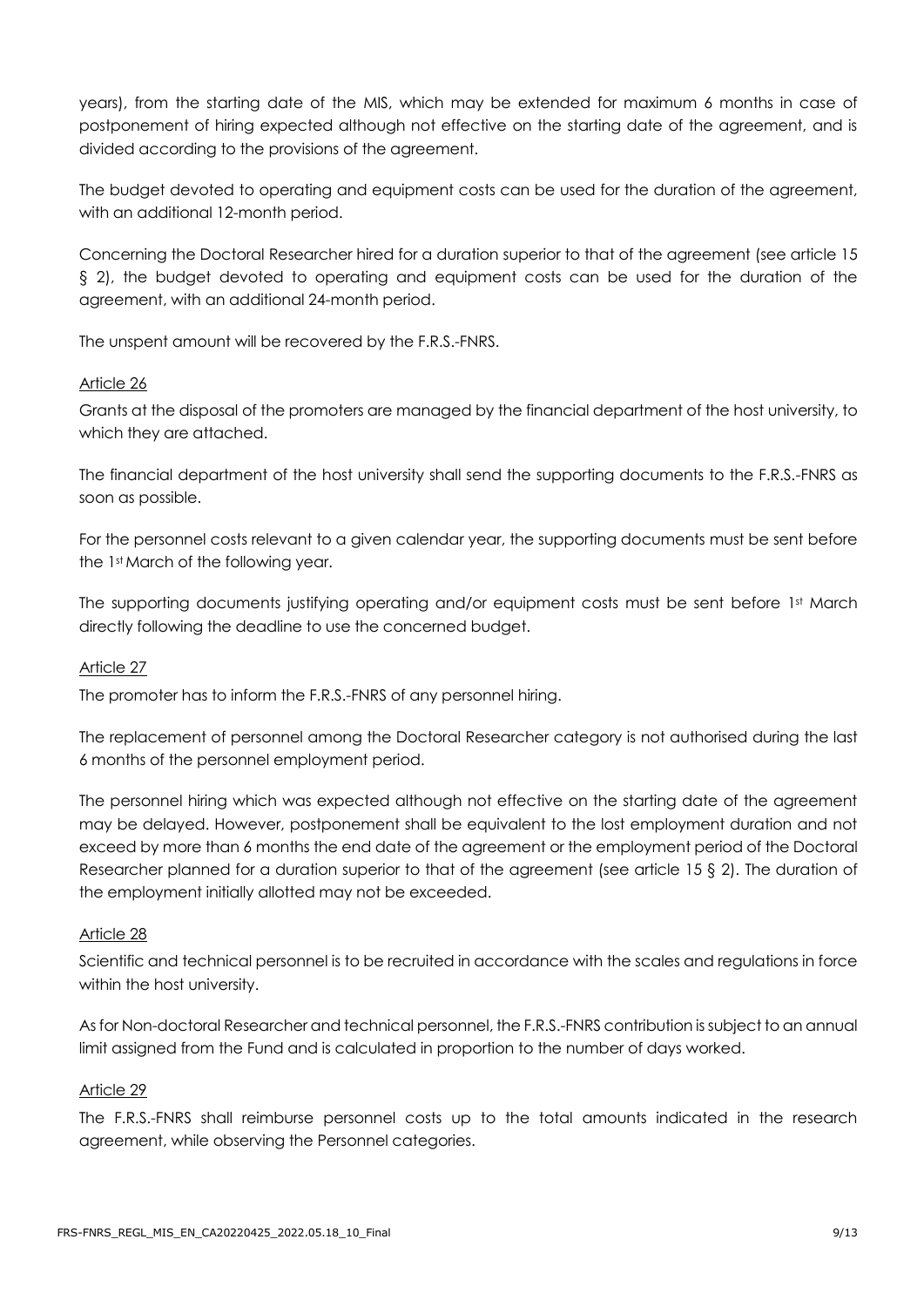Concerning Personnel categories there is some flexibility in terms of annual costs and duration, should the granting duration and maximum amount not be exceeded. Also for categories which are annually capped, this annual limitation shall not be exceeded, on the understanding that employment may not exceed the ending date of the agreement, except:

- in case of a Doctoral Researcher hired for a duration superior to that of the agreement (see article 15 § 2) and,

- in case the hiring has been postponed as provided for in article 27 § 3.

The financial participation of the F.R.S.-FNRS is limited to the global amount indicated in the agreement.

# **CHAPTER VI: MISCELLANEOUS PROVISIONS**

#### Article 30

Any device acquired with a credit from the F.R.S.-FNRS becomes the property of the host university to which the beneficiary of the credit is attached.

The purchase of any device must be done with due respect for the provisions defined by the relevant department of the host university.

This institution commits, however, to putting the mentioned device at the disposal of the researchers involved for the time needed in order to conduct the research, which led to its purchase in the first place. In addition, the host university commits not to alienating or lending the equipment without the prior written approval of the F.R.S.-FNRS.

In the event that the device was purchased with the provision of an additional funding, the Board of Trustees of the F.R.S.-FNRS will settle the ownership issue with the competent authorities.

#### Article 31

Grants are exclusively allocated for the execution of the research programme approved by the F.R.S.-FNRS. The promoter is required to use them solely for that purpose. Any fundamental change in the ongoing research programme must obtain the prior written approval of the F.R.S.-FNRS.

# **CHAPTER VII: RIGHTS AND OBLIGATIONS OF THE PROMOTER**

#### Article 32

Any funded research programme must comply with the legal provisions in force regarding ethics.

#### Article 33

Promoters must submit to the rules imposed by the academic authority of the host university where they work and observe its regulations. In addition, regarding the F.R.S.-FNRS, they must adhere to the regulation on property, protection and promotion of the results from the research carried out within the institution.

#### Article 34

Three months after the end of the research agreement, a request for a final report is sent to the promoter.

The promoter must upload this final report on their personal page [e-space](https://e-space.frs-fnrs.be/) within two months following the request.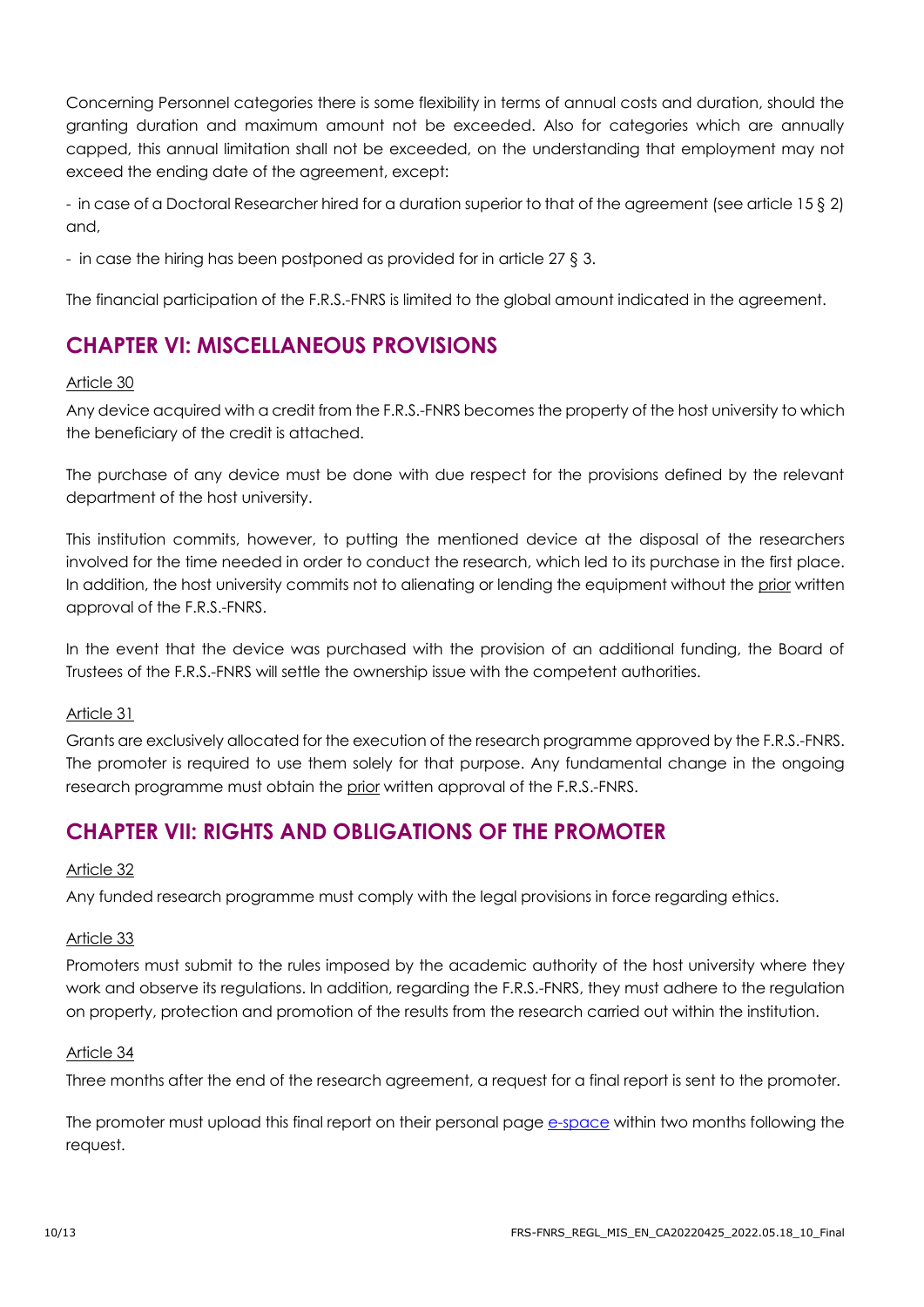## Article 35

Pursuant to the [Regulation](https://www.frs-fnrs.be/en/docs/Reglement_OPEN_ACCESS_EN.pdf) on the application of the Open Access policy to scientific publications resulting from research programmes supported by the F.R.S.-FNRS and its Associated Funds, any scientific publication resulting partially or fully from the funding of the MIS instrument shall mention the source of this funding as follows:

"*This work was supported by the Fonds de la Recherche Scientifique-FNRS under Grant(s) n° [agreement number]*".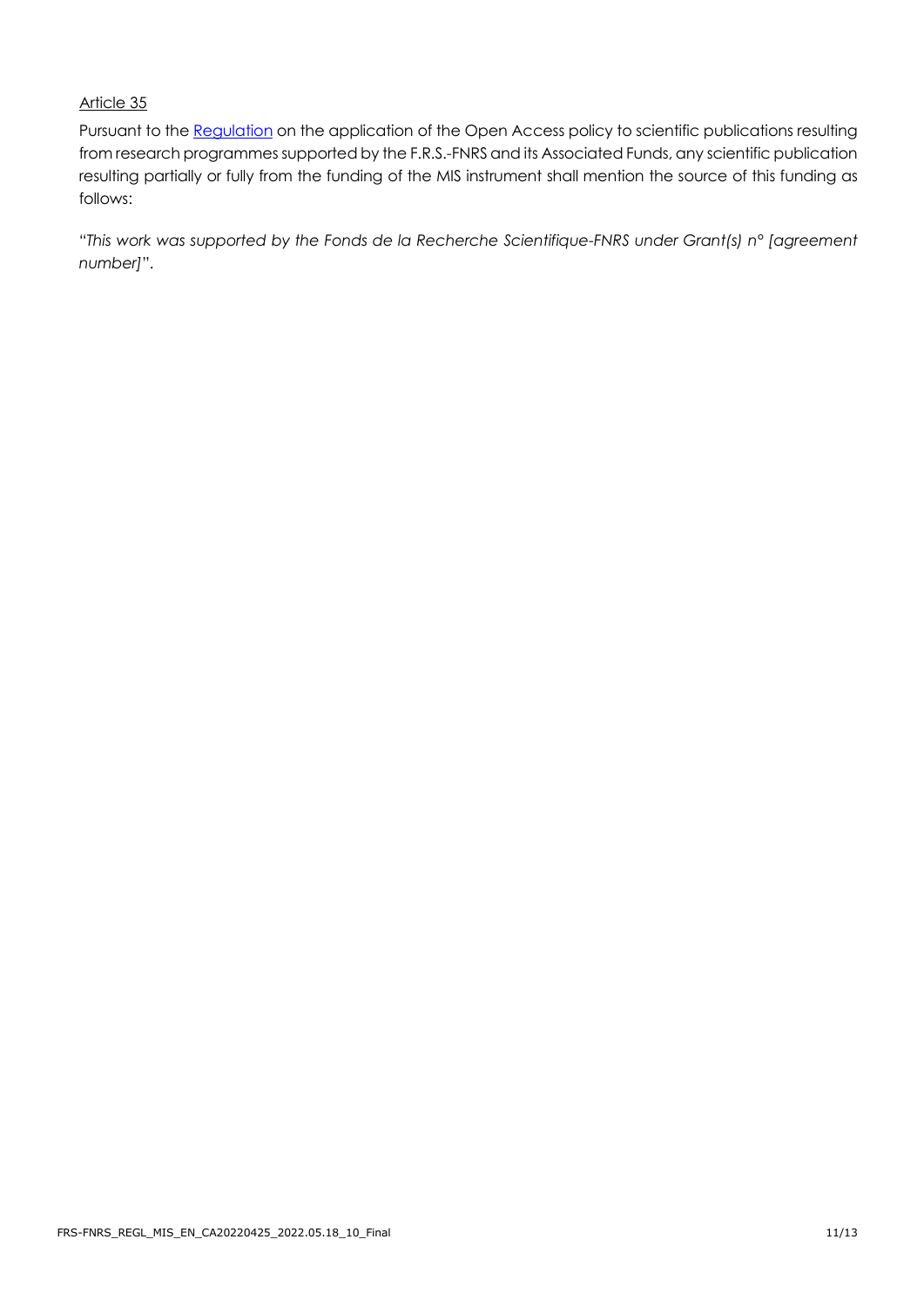# <span id="page-11-0"></span>**[APPENDIX 1](file://///fnrsasdom.local/Share/Fraselle/FL_fichiers%20communs%20avec%20Céline/APPEL%20crédits%20projets%202016/Règlements%20finalisés/PROJET%20CDR_2016_EN.docx%23_Article_4)**

Relevant institutions giving access to the funding of the F.R.S.-FNRS

MIS Instrument

Credits and Projects Call